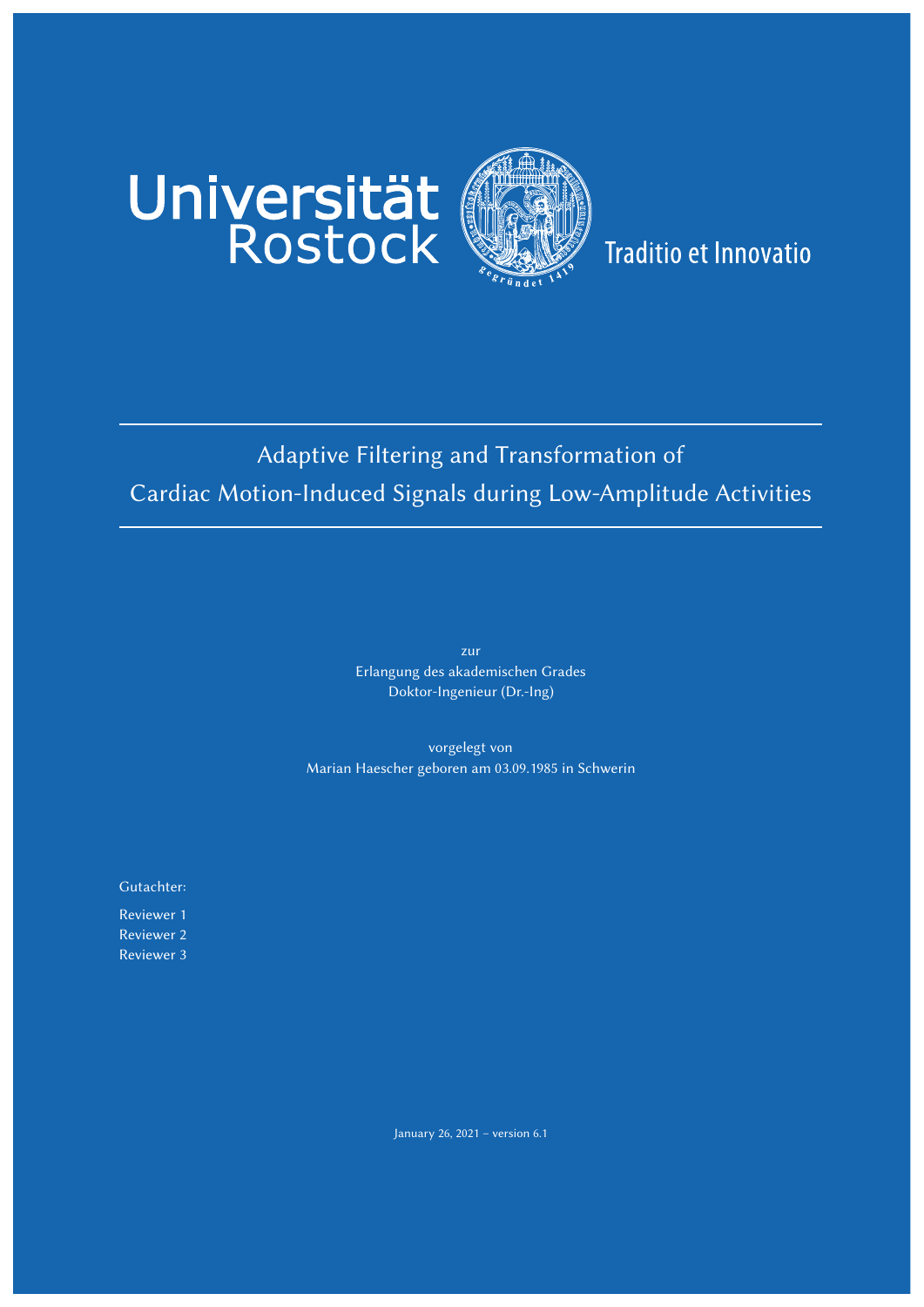## **Abstract deutsch:**

Das Ziel der vorgelegten Arbeit war die Entwicklung eines Konzeptes zur adaptiven Filterung und Transformation von herzinduzierten Bewegungsdaten (Seismokardiogrammen) in Zeiträumen niedrig-amplitudiger Aktivitäten. Dabei wurde basierend auf Analysen der theoretischen Grundlagen und dem aktuellen Stand der Forschung ein Konzept zur Extraktion von validen Vitalparametern erstellt und zugleich eine Überführung der herzinduzierten Bewegungssignale (Seismokardiogramme) in den Goldstandard der nicht bildgebenden Herzdiagnostik (Elektrokardiogramme) durchgeführt. Die Transformation von Seismokardiogrammen in Elektrokardiogramme ermöglicht dabei Domainexperten die Diagnostik anhand klinisch relevanter Informationen. Die Extraktion von validen Vitaldaten ermöglicht zudem die Reduktion falscher Alarme und bietet somit Vorteile für Anomalie-Erkennungssysteme.

In elf Studien wurden relevante Einflussfaktoren wie z.B. die Wahl der geeigneten Messposition (Körperpositionen), Einflüsse durch verschiedene Körperpositionen und Gewebestrukturen (z.B. Dämpfung), Vorteile von Mehrkanallösungen bzw. Vorteile multisensorischer Ansätze sowie Vorteile verschiedener Sensortechnologien und letztlich die Transformation evaluiert (z.B. Accelerometer, Gyroskope; Doppler-Radar). Die Ergebnisse wurden jeweils mit konkurrierenden Ansätzen (z.B. Ballistokardiogramm) und dem Goldstandard (Elektrokardiogramm) verglichen.

Die Ergebnisse zeigen, dass herzinduzierte Bewegungssignale, im Speziellen Seismkardiogramme, durch die Nutzung von Deep Learning Architekturen in Elektrokardiogramme transformiert werden können. Die transformierten Signale zeigen eine Kreuzkorrelation von bis zu 94% (**r=0.94, SD: 0.05**) mit dem Goldstandard, also eine hohe Übereinstimmung. Eine Befragung von 15 Domainexpert:innen (Kardiolog:innen und Rhythmolog:innen) ergab im Mittel eine Bewertung von **4,87** von **5** Punkten für die Möglichkeit der Stellung rhythmologischer Diagnosen sowie **4,67** von **5** Punkten für morphologische Diagnosen auf einer 5-Punkte Likert Skala. Zudem zeigt die Evaluation der adaptiven Filterung, dass Vitalparameter wie z.B. die Herzrate dabei verlässlich aus den herzinduzierten Bewegungen extrahiert werden können. Im Falle von Seismokardiogrammen konnte dabei im Vergleich zum Goldstandard (EKG) eine mittlere Abweichung von lediglich 0,31 Schlägen pro Minute erzielt werden (**M: 0,31 bpm, SD: 1,65 bpm**).

Somit wurde in dieser Arbeit ein neues Konzept entwickelt und evaluiert, welches die Reliabilität und Validität des bisherigen Goldstandards mit einer vereinfachten Aufzeichnung kombiniert, und das Risiko für Infektionen und Fehlmessungen eliminiert (durch den Wegfall der Elektroden).